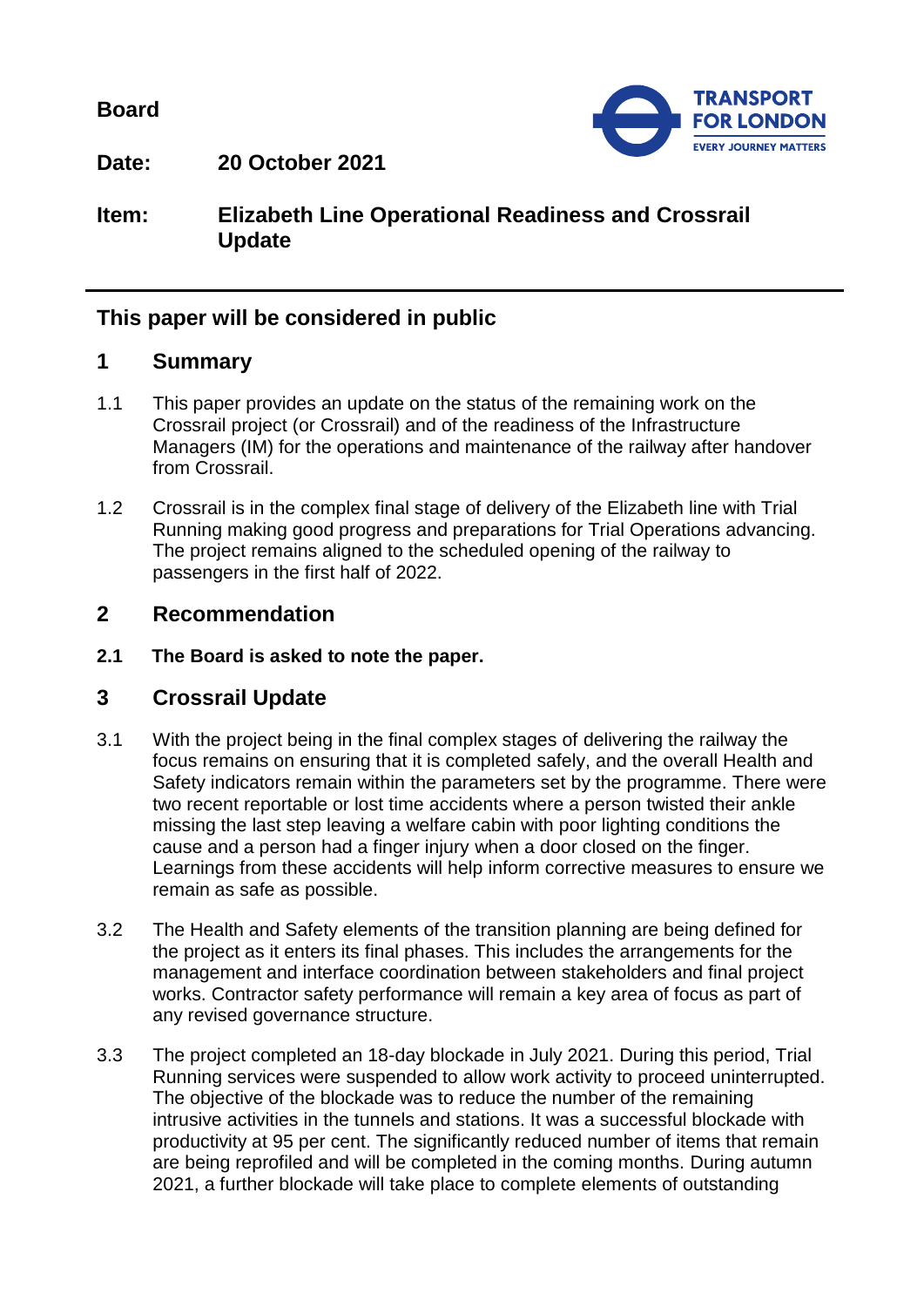works in the tunnels, including the commissioning of the tunnel ventilation system upgrade works.

- 3.4 The Delivery Control Schedule (DCS) 1.2 has been agreed and forms the a refreshed baseline for all future reporting. It covers all remaining work through the opening of the central section and full Elizabeth line services from Reading and Heathrow through the central section to Shenfield and Abbey Wood.
- 3.5 Trial Running resumed following the blockade in July 2021 with 12 trains per hour (tph) in operation in the Central Operating Section. During this phase, as expected with a new system, we have identified several issues with the infrastructure and signalling, some of which require us to implement temporary Operational Restrictions. Many of the issues relate to known issues in the current software configuration and are expected to be resolved with the ELR100 software release later in the year.
- 3.6 The final railway integration tests to ensure all the components work together seamlessly will be completed during the remaining Trial Running period. These tests apply to the tunnel ventilation system, trains, software, signalling and power systems and can only be done at this stage now that the whole system railway is available. This testing is coming to an end and has been successful in generating the required assurance evidence and identifying the final modifications needed to complete the railway and get the right level of reliability for opening the Elizabeth line.

# **4 Elizabeth Line Operational Readiness**

- 4.1 We have established a countdown process as a control mechanism to monitor progress prior to Elizabeth line passenger service. The aim of the process is to ensure that the configuration of the railway and the entry criteria for Trial Operations are defined, approved and achieved. It will also capture the collective readiness perspective of infrastructure managers and operators.
- 4.2 Operational hours will increase during Trial Operations allowing us to really stress test the system and move towards our next significant objective of improving the process of moving between operational and maintenance activities.
- 4.3 We continue to make good progress against the training and assessment programme for our colleagues and despite coronavirus related challenges impacting on colleague availability, we have been able to keep open the Route Control Centre in Romford.
- 4.4 On the 6 August 2021, Paddington station, followed by Whitechapel station on 23 August 2021 and Abbey Wood on 1 October 2021, were handed over by Crossrail, bringing the total number of stations under our responsibility, as Infrastructure Manger, to eight. Whitechapel is also step-free. We continue to work closely with the Crossrail Programme team on progressing the remaining two stations. The next station to be handed over in the autumn is Canary Wharf where final modifications to the safety systems are being carried out. Bond Street has met its requirements to support Trial Operations and Crossrail is continuing works at the station for it to be ready for passenger service.